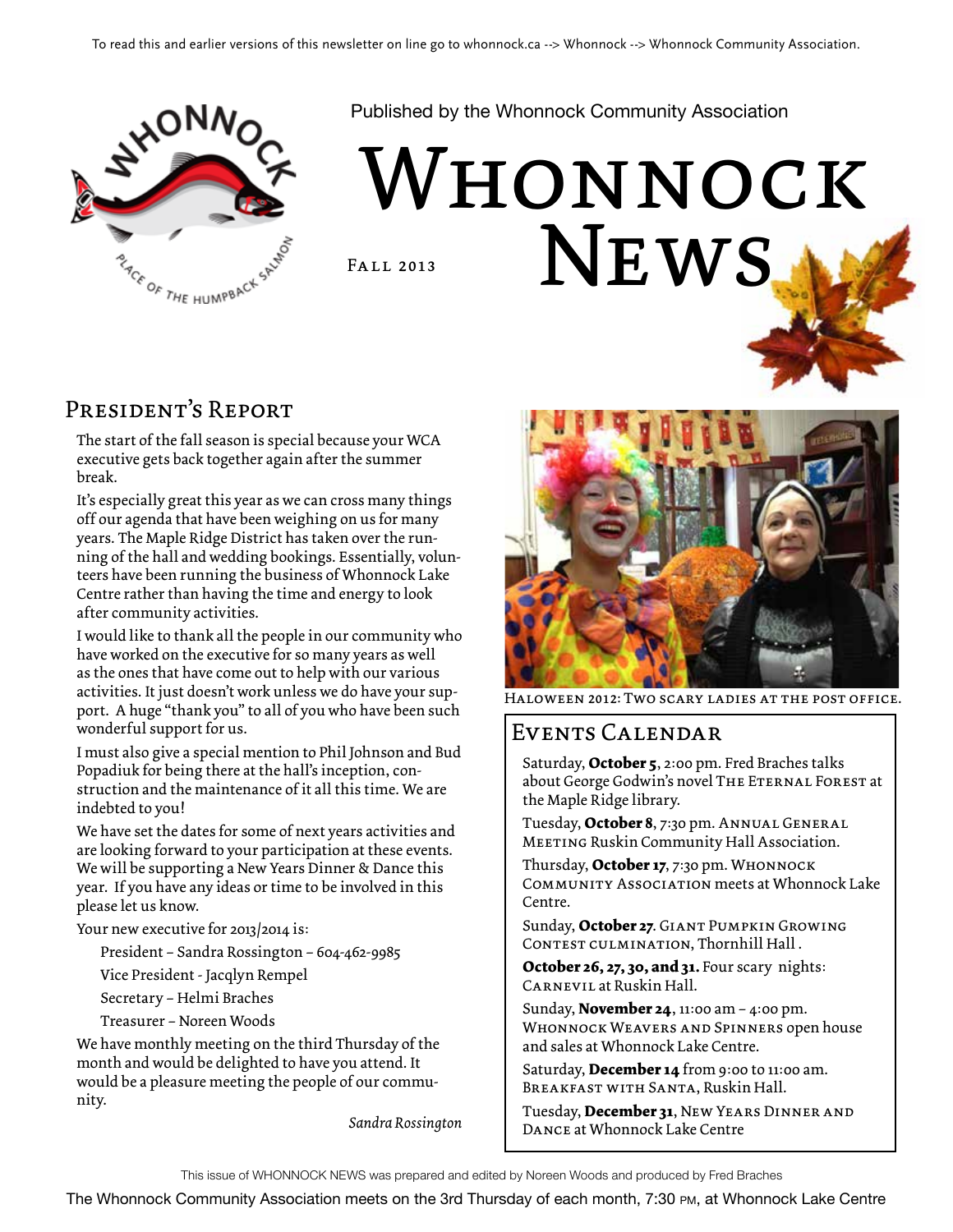### Whonnock Community ASSOCIATION BURSARY

We are very pleased to announce the 2013 Bursary Recipient is Cassidy Baker, a graduate from Garibaldi Secondary School. Congratulations Cassidy, and we wish you luck as you pursue your post-secondary education.

We encourage all grade 12 students who reside or have been a resident of Whonnock to apply to the Community Association for this \$1,000 bursary.

To qualify for this bursary, we look at an applicant's marks that must show a commitment to furthering their education at college, trade school or university. We also look at a student's history of volunteering either in the community, the school or other worthy cause. Finally we assess financial need, and of course we have the residency requirement.

Please check with your school counselor for more information and or an application form. Good luck to all applicants.

## **ELEMENTARY SCHOOL**



For information about Whonnock Elemen-

tary and upcoming events

please visit the school's Web site at whonnockschool.sd42. ca.

## Music in Me! Studio

Private Piano Lessons



- Classical Certification (with Royal Conservatory)
- Recreational music (chording, playing by ear)
- Worship styles (improvise, play in a band)
- Contemporary styles (Pop, Jazz & Blues)

Eleanor Tracey. Phone: 604-287-6963 www.musicinme.musicteachershelper.com

#### Byrnes Bursary

The Whonnock Foundation's Byrnes Bursary program grants amounts of up to \$2,000 per four-month period to students from east Maple Ridge enrolled in a college, university, trade school or other post-secondary establishment with a proven record of good performance in post-secondary education.

For more about the Whonnock Foundation and the terms of reference of the Byrnes Bursary visit: <http://whonnock.ca/ whonnock/Foundation.htm>

Recent Byrnes Bursary recipients are: Alyssa Pelletier, Megan Rogers, Michelle Vandermoor, Jordan Timmer, Andrew Franklyn, and Ian Wright.



### LAKESIDE PRESCHOOL

Located on beautiful Whonnock Lake in the Whonnock Lake Centre, this bright well-equipped preschool offers a variety of experiences for 3-to-5-year-olds.

Our aim is to provide each child with exciting and stimulating experiences in a warm and relaxed atmosphere.

For ongoing registration phone Mrs.

Kilsby at 604-462-0026 to reserve your child's space in one of our programs.

## Whonnock drop-In

Age: 10-13 yrs

A FREE teen session for those wanting to hang out with their friends and be active. No Sessions Oct 14, Nov 11, Dec 23 and 30. Location: Whonnock Elementary Mondays 7:00-9:00 pm  $WHONN OCK$  Call 604-467-7354 for more information.

## Whonnock Youth Outreach

A component of Maple Ridge's Youth Outreach Initiative, Whonnock Youth Outreach hosts activities with the area residents, volunteers, parents and the Community Association to develop social and recreational opportunities.

Monday: 7:00 - 9:00 pm. For more information, contact Brian Patel at 604-467-7448 or Megan MacMillan at 604-467- 7497.

### WHONNOCK WALKERS

Contact: Maureen 604 467-5772 Meeting Location: Whonnock Lake Centre Day/Time: Monday, Wednesday Friday at 9:15 am.

#### Whonnock Volleyball

This is a social drop-in volleyball evening for adults and it is sponsored by the Whonnock Community Association.



Donations are gratefully accepted and will go to towards the rent of the facility. Depending on time, we play three games or more. Players of all skills are welcome.

Location: Whonnock Elementary Gym

Wednesday, 7:30 - 9:00 PM.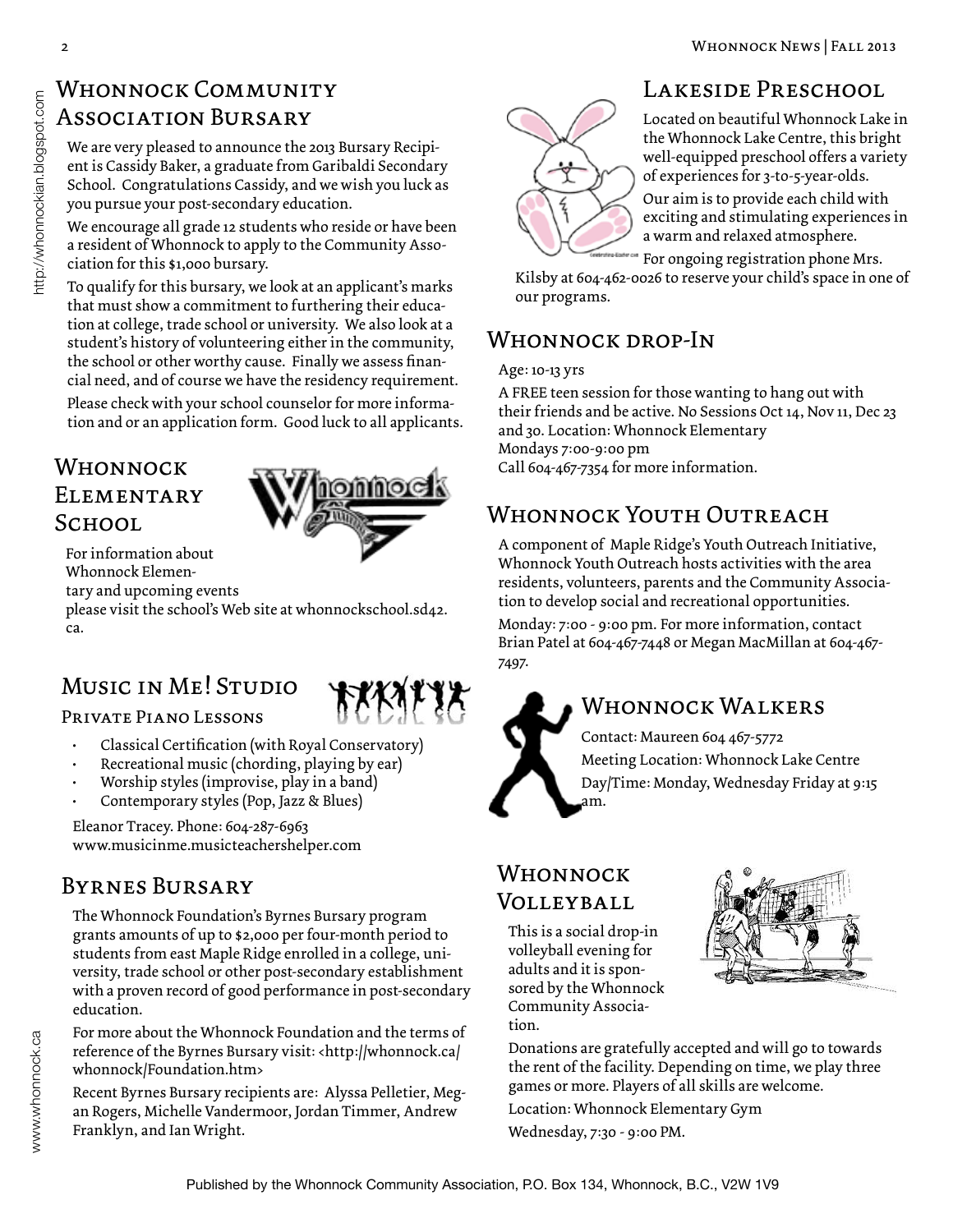

#### Thornhill Community Hall

The Thornhill Community Hall continues to enjoy consistent rentals all spring and summer. For information regarding hall rentals contact Fran Norman at 604-462-7869 or Shirley Kinney at 604-476-7794.

It has been wonderful that our new well has given us an opportunity to rent to large groups for special occasions with no concerns over water shortages. The quality and quantity of our deep well has provided us with some of the best well water in our District, we are told.

On September 5th, TAPS (Thornhill Aquifer Protection Study) hosted an evening called WOW (Well Owners Workshop) with support and personnel from the Ministry of Environment, B.C. Groundwater Association, a Hydrogeologist, an Environmental Planner, Fraser Health, Exova ( a water testing company) . This was an important meeting as our community and others are dependent on our aquifer (Grant Hill Aquifer) for their clean drinking water.

Joan Duncan, a resident from Thornhill, has almost singlehandedly raised \$550 towards refinishing our hall floor. We continue to raise money as the floor gets a lot of good use and is in need of care. We are grateful for Joan's efforts and would appreciate any donations to be made to the Thornhill Community Hall for that goal to be achieved.

October 27th is our annual Giant Pumpkin Growing Contest culmination, which is a wonderful family event.

It was a wonderful warm summer and the gardens are flour-ishing. Junichi Tanaka,



Klaus & Betty von Hardenberg Phone/Fax: 604.462.9244 Email: info@vonhardenbergcandles.com 9730 Spilsbury Street Maple Ridge, BC Canada V2W 1K7



#### Ruskin Community Hall

28395 - 96th Avenue Maple Ridge, BC V2W 1L3 Phone: 604-462-9739 | ruskinhall@yahoo.ca http://www.whonnock.ca/ruskin/

The Ruskin Hall is situated at the corner of 284th Street and 96th Avenue in Maple Ridge. Community meetings are the second Tuesday of each month at 7:30. Our Annual General Meeting is Tuesday, October 8. Everyone is welcome.

The hall is available for rental at nightly or hourly rates. For rental information contact our booking agent Shannon at 604-462-7642.

Hatha Flow Yoga classes are again being offered by Kim Rondquist on Wednesday nights at 7:30. Hatha Flow Yoga uses breathing to bring fluidity and flow to stretches and poses. Everyone is welcome; drop-in rates are available. For more information contact Kim at 604-462-4284.

Carnevil will be returning to the Ruskin Hall for four scary nights in October (Sat. 26, Sun. 27, Wed. 30, Thurs. 31). Admission is \$3 from 6:00 to 7:00, and \$5 from 7:00 to 10:00. Lights will be kept on until 7 o'clock, then beware. Children are encouraged to come early.

Our Breakfast with Santa will be Saturday, December 14 from 9:00 to 11:00. Santa has agreed to visit us from 9:30 to 10:30. Remember to bring your camera.



#### born in Japan, established a ceramics studio at Whonnock in 1998.

His work has been widely accepted all over Canada.

http://whonnockian.blogspot.com

Ceramics is not his only passion. He has climbed major mountains and he is a poet. His Web site address is

www.ceramicsjunichi.com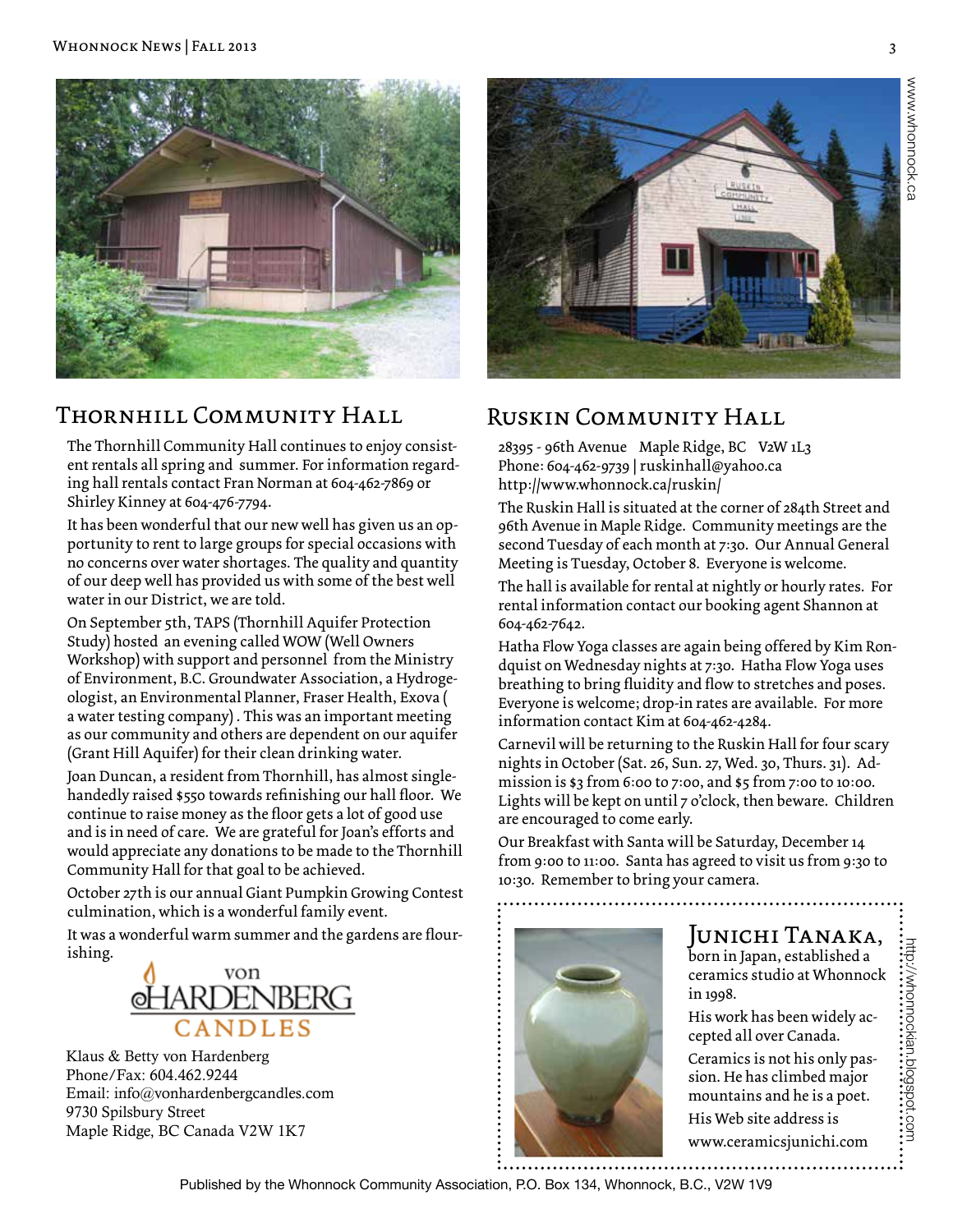

#### Holy Spirit Anglican Church

 Do you find more grace in the search for meaning than in absolute certainty, in the questions rather than in the answers? Do you have religious interests and longings but question the beliefs and dogmas you associate with Christianity? Are you concerned about claims that Christianity is the "only way"? We welcome all those who enjoy the journey of discovery that is life.

Please feel free to join us for our Sunday Service in our Heritage Church in a lovely rural setting. Service is held from 10:00am to 11:30am every Sunday morning. You are encouraged and welcome to join us for coffee and fellowship afterwards held in our modern Church Hall that has all the facilities you'd expect!

We have a Sunday School and a nursery running each week for those with children. The congregation and our enthusiastic members make sure that all our seasonal events go with a real bang.

| Priest in Charge: Rev. Dr. E.J. (Ted) Celiz604-568-6449 |  |
|---------------------------------------------------------|--|
| Bishop's Warden: Bob MacMillan604-826-3519              |  |
|                                                         |  |
| Associate Bishop's Warden: Wynnae Sel don604-240-0421   |  |
| Hall and Church Rental information  604-462-7933        |  |



#### Wildwood Fellowship Church

Sunday Services are held at 10:30am (10810 - 272nd St.) Wildwood Fellowship Church is a non-denominational, community church for all ages. We have youth, teens, young adults, middle aged and seniors attending. Are we perfect? Do we have all the answers? ... no. But we do know that God loves us and desires that we grow in grace and in our knowledge of Him.

We do care and we welcome you to come, visit and get to know us. It doesn't matter if you are old, young, single, married or divorced, with or without children, you will find that you will be accepted at Wildwood Fellowship Church. Come and join us as we grow and learn together. We know that ultimately Jesus Christ is the One who can truly satisfy the inner longings of our hearts.

For more information on events ministries and special services please call Pastor Arnold Tracey at 604-287-6963,

Check out our website at www.wildwoodfellowship.com or just drop in and visit us some Sunday morning.

You are welcome to join us for our:

Thanksgiving Dinner - Sunday, October 20th at 5 pm Christmas Eve Candlelight Service - December 24th at 7 pm



#### WHONNOCK T.O.P.S. LOCAL # 4522

TOPS is a nonprofit organization that helps members to improve their health and well being. We meet at the Wildwood Fellowship Church Mondays at 6:45 pm. Come and visit with us - we have fun and successful weight loss. Phone Carolyn , 604-462-1213, or Lori Button, 604-463-7355, for more info.

For information on other chapters in Maple Ridge phone Thelma at 604-467-5601

 $\mathsf{CornerS}$ NEIGHBOURHOOD CHURCH

Come in and relax. You don't need a jacket or a tie or even dress shoes.

At CornerStone Neighbourhood Church we just want you to be you.

9975 272 Street

Phone: 604.462.1161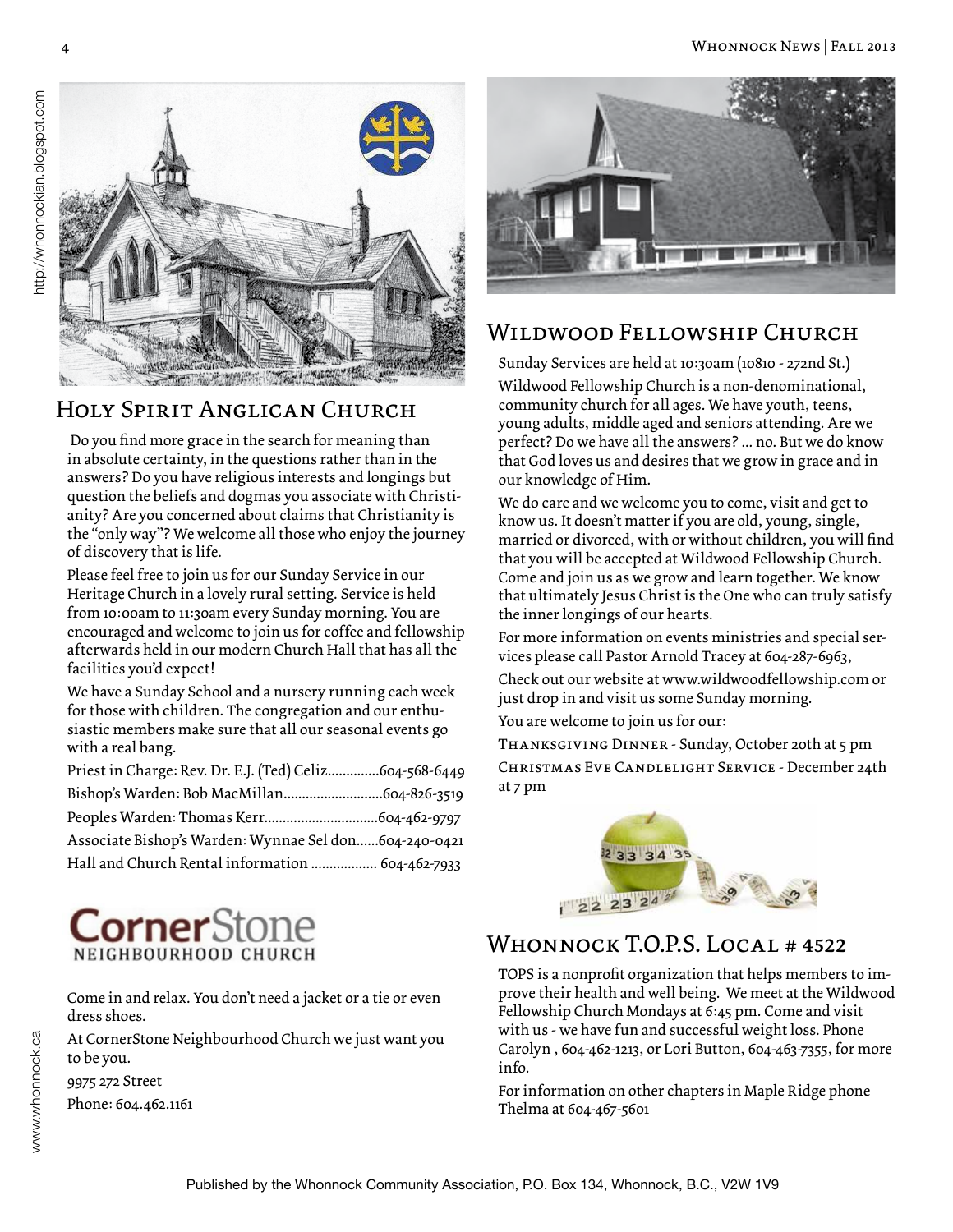

#### Ridge Canoe and Kayak Club

#### Wasn't that a summer?!!!

While Ridge Canoe and Kayak Club cannot attribute our success of the last few months solely to the excellent weather, it certainly wasn't a hindrance and many members took advantage of the sun and warmth to train hard and improve their level of skill and fitness. They were rewarded with fine performances at regional regattas as well as ones farther afield.

This was a Canada Summer Games year and Brian Malfesi paddled his kayak to gold in the Junior 1000-meter race in Sherbrooke, Quebec.

Two weeks later, the National Championships were held in Montreal and, once again, medals were won as well as many young athletes finishing in the top 10, something that bodes well for their future success.

The canoe/kayak paddling sport is HUGE in Eastern Canada and it speaks well for our club when we can compete on the national stage and make our mark.

By the time this newsletter goes to press our last big event of the year, the Pacific Cup Regatta, will be over and athletes will be turning their thoughts to winter training. Ridge Canoe and Kayak isn't just training and competition however, we're into fun and fitness too.

For many years, RCKC has had a school and group program that offers an enjoyable day of basic canoe, kayak and water safety instruction for a very modest fee. Due to labour issues in 2012, enrollment in the school program was poor. This year has been quite the opposite, with more than 600 participants by the end of summer and more groups booked for the fall.

We also have an active Masters (adult) group that paddles a few times each week.

Whether young or old, we are always looking for more members.....why don't you join us?

*Tom Brent* 

#### WHONNOCK WEAVERS AND Spinners



The Whonnock Weavers and Spinners spent a wonderful spring and summer dyeing, felting, making baskets, as well as weaving and spinning. We have had two workshops with renowned teachers, Robyn Spady and Anita Luvera Mayer, as well as a knitting workshop last spring.

We demonstrated at Haney House on July 1st, the Country Fest at the Albion Fairground on July 27th & 28th and at the Haney Farmer's Market on August 17th.

We will be hosting spin-in Tuesday nights at The ACT on January 14, February 11 & March 11, 2014 from 7:00 – 9:00 pm.

We are now busy preparing for our 33rd annual Open House exhibit and sale at the Whonnock Lake Centre on Sunday, November 24 from 11 AM to 4 PM. We hope to see many of you there.

Our Web site is at www.whonnockweaversandspinners.org. We will be adding to the content as time allows.

Our meetings are held in the preschool room of the Whonnock Lake Centre on the second Tuesday of each month at 7:30 PM. There is a short business meeting followed by a program. We also meet on the 4th Tuesday of each month, but these meetings could possibly be at the Whonnock Lake Centre or at members' home. We would like to invite visitors and potential members to join us for a meeting. There is always lively discussion, comradeship, and wonderful programs with opportunities to learn. For more information on upcoming meetings, please contact Marie at 604-462-9059.



This year for the 33rd time Whonnock Weaver's annual open House exhibit and sale .

www.whonnock.ca

www.whonnock.ca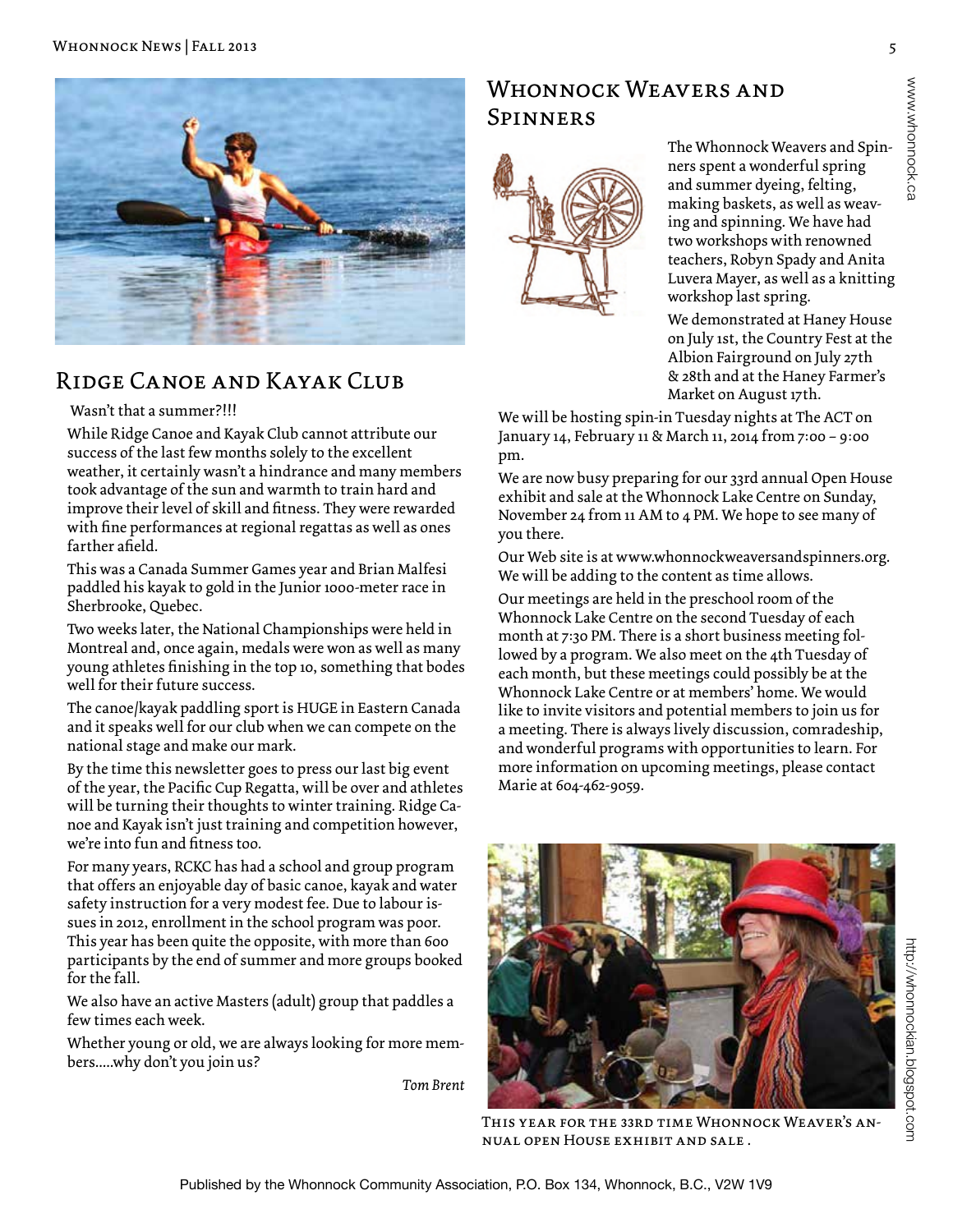

THEATRE IN THE COUNTRY is very excited for its upcoming production of the classic thriller SLEUTH, a play that the *London Times* called, "the most fiendishly clever thriller ever written for the stage. It's a battle of wits where every line is a move on a chess board. Opens on Halloween Night with a dessert preview on October 30th.

We are also thrilled to announce four great shows for its upcoming season starting in January with the hilarious British farce, NOISES OFF. At Easter we will present a drama called The Lower Room, which tells the story of Christ's death through the lives of the women who knew him. Our big Spring musical is the crowd favourite THE SOUND OF Music which will run throughout June and into July. Our Fall mystery play is Agatha's Christie's most famous production: THE MOUSETRAP.

On top of that we will be offering a summer teen musical theatre intensive for young people 13-19 that will culminate in a spectacular production of Les Miserables. Watch our website for upcoming "IMPROV DESSERT NIGHTS" that will be scattered throughout the year.

 We are proud to be a part of the community of Whonnock and welcome all of new neighbours to come and see any or all of our shows.

 Furthermore, if you are interested in volunteering with Theatre in the Country in the areas of ushering, hosting or back stage with costumes or set building then we offer some nice complimentary ticket packages to those who choose to be a part of the magic in that way. Email Reg Parks, Art Director, at <reg@theatreinthecountry.com> for more info.

#### One Book Whonnock



The selection for this year's reading is the book The Eternal Forest, a semi-autobiographical novel by George Godwin reflecting on the years before the First World War when the author and his wife lived in Whonnock, or as he called it: Ferguson's Landing. Up to this moment 28 people are registered as readers for the book.

Fred Braches will discuss the book and its author at the Maple Ridge library on Saturday, December 5, at 2:00 pm. The

talk is open to anyone interested.

Call Jean at 604-462-8942 if you are interested to join in the reading of the book or send an e-mail to webmaster@whonnock.ca.

In January, on a date and place to be confirmed, the readers will meet their neighbours to talk about their impressions of *The Eternal Forest*. Judging by this year's event, it promises to be a lively evening. Date and place will be announced on the Web site: onebookwhonnock.blogspot.ca



#### WHONNOCK JKA KARATE WESTCOAST SHOTOKAN KARATE **Association**

Kids and Family karate classes

Mondays and Wednesdays

| Tiny Tigers:      | 4:30 pm to 5:00 pm |
|-------------------|--------------------|
| Regular/Family:   | 5:00 pm to 6:00 pm |
| Advance Training: | 6:00 pm to 6:30 pm |

Starting off with Tiny Tigers for the little ones for ages 4 to 10 years old. This class is specifically designed to help children with the necessary skills needed to protect themselves and gain discipline and confidence through their growingup years and entire lives.

Sensei Gary Johnson brings over 45 years of martial art experience to the Whonnock community.

A great affordable way to gain flexibility, get in shape, increase your confidence and protect yourself.

Come try a free drop-in class any time!!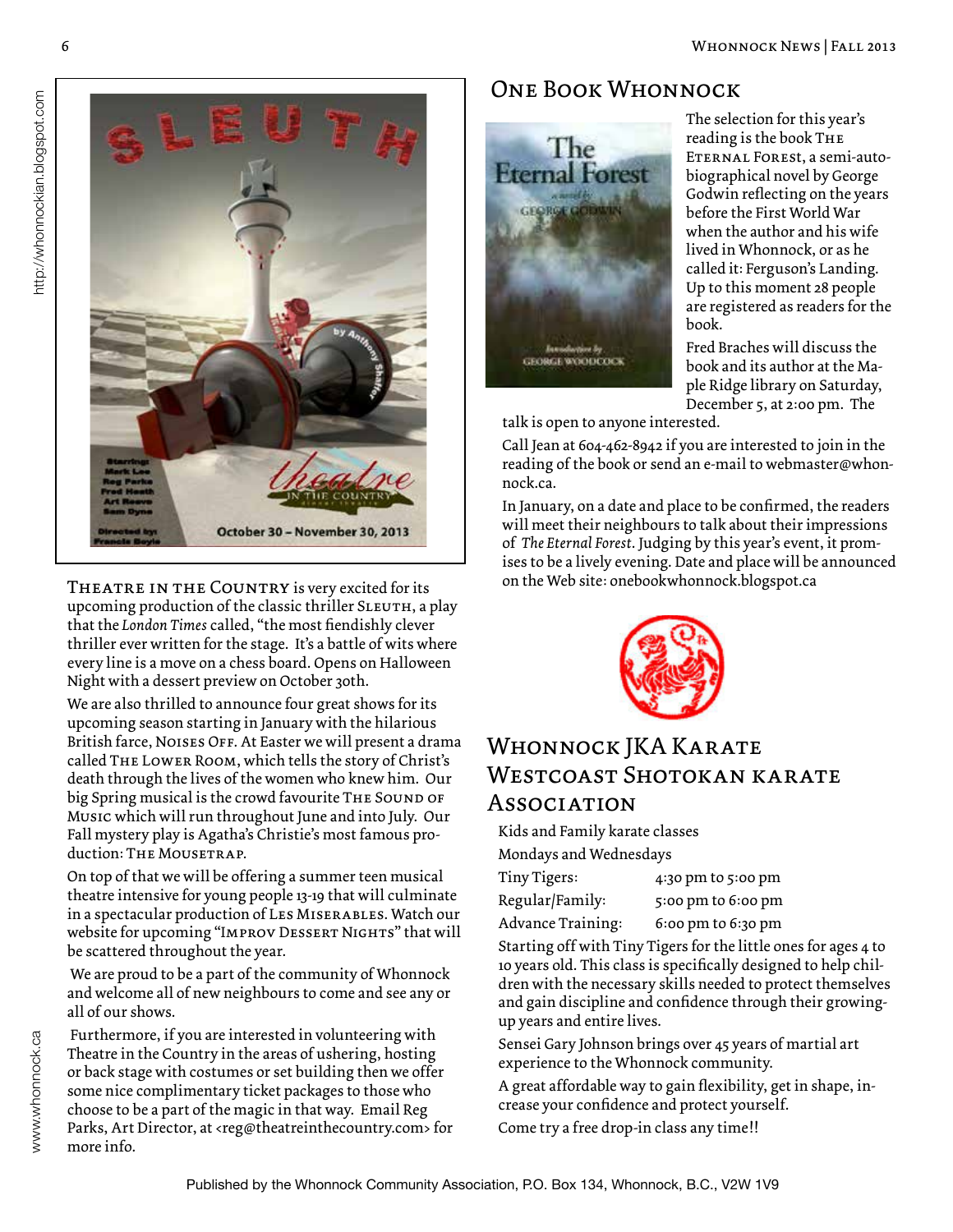#### Montessori Corner

The Montessori Corner is a private educational organization. We offer preschool and kindergarten programs in two different locations, Websters Corners and Thornhill.

For more information visit <http://montessoricorner.ca/>, email <info@montessoricorner.ca>, or call Ms. Debora Vieira at 604-462-1400.

#### PARKS & LEISURE SERVICES PROGRAMS AT WHONNOCK LAKE CENTRE

For more info, dates or to register by phone, call 604 465- 2470 or for online registration go to www.recreg4u.ca .

> *Yoga – Burn & Firm Yoga Fusion Hatha Yoga Yoga for Pain & Anxiety DanceFit – Zumba Sit & Fit Seniors Wellness Class Babysitter Training, Age 11 – 17 Daycamp for Pro D Day Santa's Little Helpers, Age 3 – 5 Edible Science, Age 6 – 12 Nature Explorers, Age 6 – 12*



#### Iron Mountain Movement

Beginner – Pilates By The Lake: Monday September 23-December 9/13, 6:50-7:50 pm (no session October 14 and November 11)

Intermediate – Pilates by the Lake: Monday September 23 – December 9, 8:00-9:00 PM (no session October 14 and November 11)

*Designed for those with a strong Pilates base to further improve posture, increase lung capacity, and sculpt strong, lean muscles. Work on your body and mind, soaking in the serenity of Whonnock Lake. Own mat required.*

Location: Whonnock Lake Centre | Fee: \$56.70/9 sessions

Barcode #183067 | Instructor: Iron Mountain Movement

To register visit www.recreg4u.ca or call 604-465-2470 or for more info visit http://www.ironmountainmovement.com

#### Looking Back



This advertisement in the *Gazette* of June 6th, 1951 is all that is reported about the restaurant in the newspapers.

The Lazy Susan restaurant seems to have been in a Panabode house on east side of Spilsbury Road.

The \$1.00 price for a dinner will make us smile but it was considered at that time to be an expensive restaurant.

If you know more about the restaurant – know who owned it, have a menu, or a photo to show or just to share a memory, please give Fred a call at 604-462-8942.

Fred is also looking for a picture of the Thornhill School building (when it was still a school). No, the museum does not have one and neither does SD 42.



Whonnock & Ruskin Historical Calendar 2013

Again a Whonnock and Ruskin Calendar is in production. This will be the tenth year.

You can find pictures of previous calendars on the Web site. Go to <whonnock.ca> select "History and Heritage" and click on "Calendar Pictures."

Please look for old pictures of Whonnock and Ruskin – people and places – that you think would be nice to show in this year's calendar. If you think you found something that would be just great for the 2014 calendar call 604 462 8942 and leave a message.

The new calendar will be available at the post office early November.